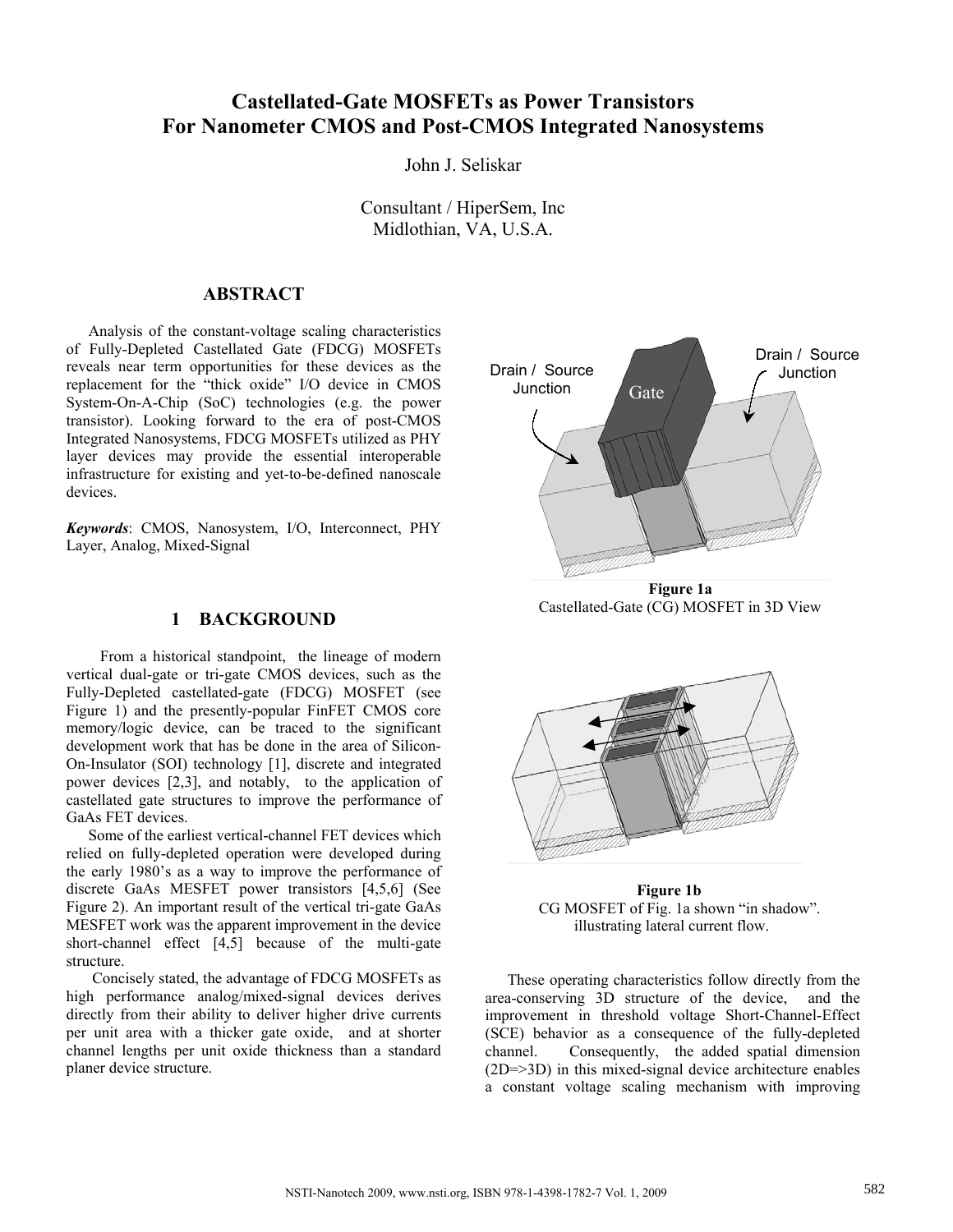performance whether the device is fully-depleted (FDCG MOSFET) or not (CG MOSFET).



 **Figure 2a**  Castellated Gate MESFET (from USP 4,583,107) shown in perspective view.



 **Figure 2b**  Crossection of current channels from MESFET of Fig. 2a, illustrating "tri-gate" structure

## **2 PERFORMANCE ESTIMATES**

 Using a "tri-gated" device architecture as an example, the performance advantages of FDCG MOSFETs as power transistors (see Fig. 3 for definitions) can be demonstrated by performing a 1st-order comparison with a generic planar MOS device of equivalent physical area for a given voltage supply level  $(V_{dd})$ . The maximum DC / low-frequency performance improvement  $(F<sub>drv</sub>)$  can be defined as the ratio of the respective device normalized-drive-currents for a given gate oxide thickness  $(t_{ox})$ , or power supply level  $(V_{dd})$ , with the result

$$
F_{div}|_{TG} \cong \beta \frac{n(2z+d)}{nd + (n+1)W_g} \cdot \left(\frac{L_{\min}|_{PSG}}{L_{\min}|_{TG}}\right)
$$

and in the limit, for a wide device (large n)

$$
F_{d\text{rv}}\big|_{TG} \Rightarrow \beta \frac{(2z+d)}{(d+W_g)} \cdot \left(\frac{L_{\min}\big|_{PSG}}{L_{\min}\big|_{TG}}\right)
$$

where  $L_{\min}|_{PSG}$  and  $L_{\min}|_{TG}$  are the minimum channel lengths of a planar single-gate MOSFET and a vertical trigate MOSFET, respectively.



 **Figure 3**  Dimensional definitions for a lateral current flow CG or FDCG MOSFET

The  $\beta$  term represents the ratio of the trigate and singlegate effective mobilities for a given threshold voltage. As illustrated in Fig. 4 , the relationships given above enable the demonstration of a constant-voltage lithography-based scaling mechanism for the nanoscale power transistor. Increasing performance can be provided, yet with gate oxide integrity-based reliability considerations intact (that is tox remains constant). For a given value of  $V_{ddio}$ ,  $F_{drv}$ can potentially improve as the scaling factor increases based on a power law relationship  $(F_{\text{drv}}(\lambda) \sim \lambda^{-n}, 0.50 \le n$ < 0.75). Ultimately, CG/FDCG MOSFET device performance will be largely limited by thermal / power density considerations, just like it's discrete counterparts.

 In addition to providing performance improvement with lithographic scaling, castellated-gate MOSFETs operating in full depletion should exhibit reduced body effect on threshold voltage. The steeper subthreshold slope of CG MOSFETs operating in full-depletion enables their operation at a lower threshold voltage for a given offcurrent leakage target. These two aspects operating together enable FDCG MOSFETs to provide a substantially improved power distribution function (biasing) in mixedsignal applications by reducing  $V_{dsat}$ , as well as easing the voltage translation from lower voltage "Digital Process" devices. System performance is improved since, for a given dynamic range requirement (e.g. sensor interface), power consumption can be reduced (see also [7] ).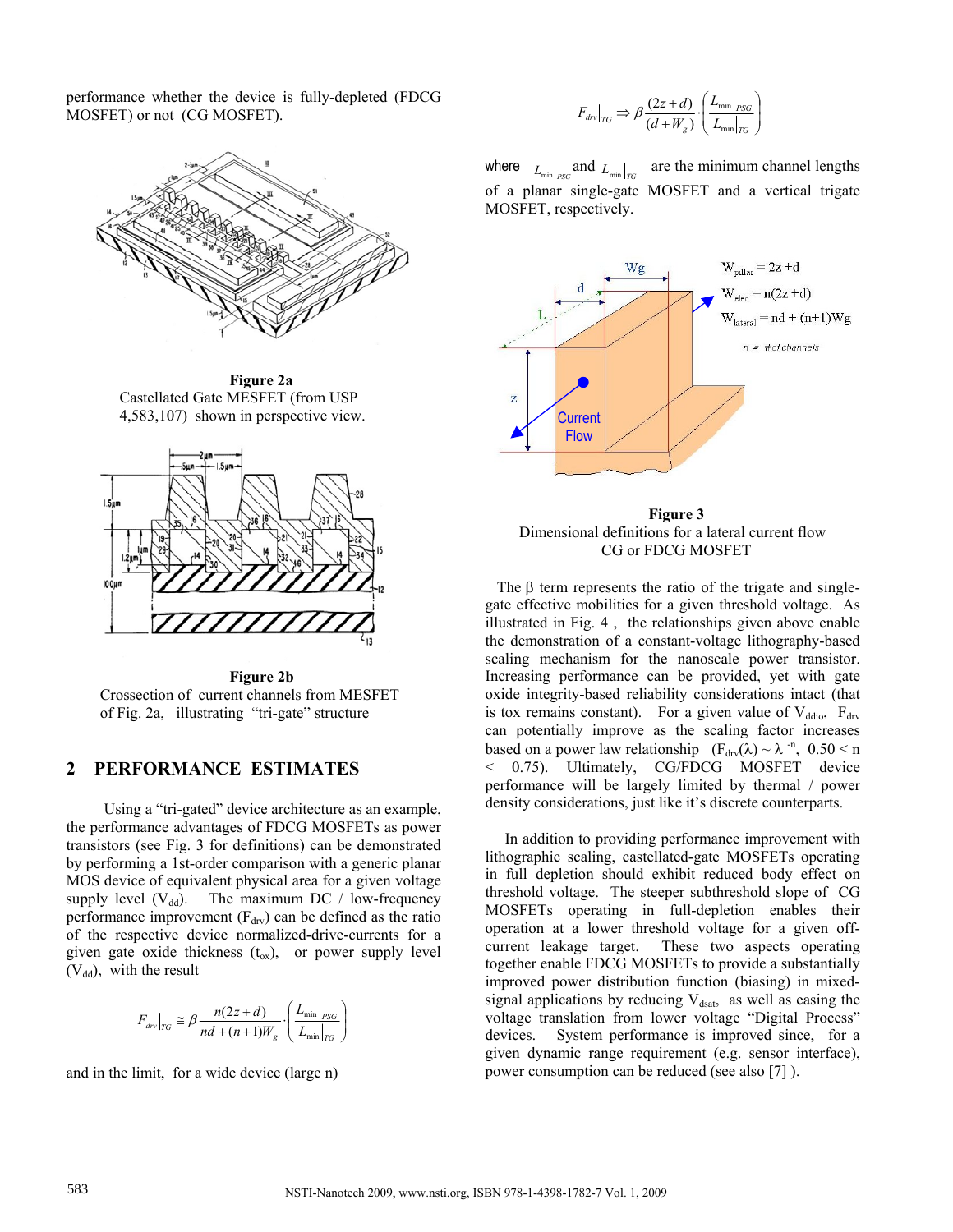#### **3 NEAR TERM APPLICATIONS**

While the high frequency analog/mixed-signal application of FDCG MOSFETs remains unclear [8], a number of lower frequency embedded applications exist for current and future Nanoscale CMOS platforms. One application of current interest is the use of integrated regulation to improve the energy efficiency of digital integrated circuits. In this particular application, recently demonstrated efficiency improvements [9] should be further augmented through the embedded use of CG MOSFET devices.

 Another lower frequency application of embedded castellated-gate devices lies within the broad area of Mechatronics. While CG MOSFET technology is not currently at an EOS/ESD maturity level to interface directly to high power [10], it can provide a very capable interface to MEMs devices. In the sensing mode, the improved dynamic range characteristics inherent to CG MOSFETs enables one to provide pre-amplification and other signal processing functions for integrated nanosystems, without placing overly restrictive constraints on the nature of the sensor's output characteristics (a microphone, for example). In other words, your high performance MEMs sensor doesn't' have to conform to your 1V "digital process" as you pursue aggressive form factor reduction. In the "power transistor" mode, CG MOSFETs could hypothetically provide scalable high-drive capability for MEMs actuators. While at larger scales (for example a motor drive application) the power transistor would usually have to be engineered to withstand substantial Electrical Overstress (EOS), in the case of MEMs, which are typically electrostatic in operation, di/dT induced transients are of lesser concern.

## **4 NANOSYSTEM INTEGRATION**

Within the field of microelectronics and future nanosystems, just as with many other fields, the formation of an efficient Integrated System reduces to an allocation problem. More specifically, the "success" of the resulting Integrated System often boils-down to the evaluation of Objective Functions of multi-criteria optimization, where the criteria may be measured in different units (e.g. "apples and oranges") [11]. The resulting solution(s) with respect to the objective functions is referred-to as the Pareto Optimality Tradeoff Curve, after the Italian economist Vilfredo Pareto (see Fig. 4 for example).

With the preceding methodology in mind, and looking forward to the era of nanoscale CMOS and post-CMOS Nanoelectronics, a number important observations have been made regarding the future of CMOS [12] , and the nature of integrated systems incorporating nanoscale devices [13] in terms of economics, power consumption, and the ability to connect to, or communicate with the existing system infrastructure. From an economics

viewpoint, development trends for successful nanoscale CMOS technologies [14] that can effectively re-use large pre-existing design libraries demonstrate an increasing reliance on delicate manufacturing techniques [15] in order to facilitate the re-use of the existing device topologies (that is planar MOSFETs), and thereby reduce cost. By extension, future device designers should preferably have the freedom of manufacturability and backward compatibility to develop nanodevices of arbitrary complexity in order to meet their performance objectives.



Objective A (maximize)

#### **Figure 4**  Illustration of Pareto Optimality Trade-Off Curve For Maximized Objectives

 By proceeding to incorporate these and other factors into Objective Functions, one creates the basis to discuss the architecture of future integrated nanosystems. An architectural strategy for one specific class of semiconductor component-level Integrated Nanosystem would be to allocate the maximum "complexity" to the area-dominating nanoscale element – which is also a strategy that essentially describes CMOS technology development for the last 25 years. A 2D trade-off curve can then be defined with the addition of an Objective Function for the PHY layer / Interconnect element.

 While many system designs can be economically optimized entirely through computer simulation, complex manufacturables that are the result of yet-to-be-defined processing techniques pose a much bigger problem. Therefore, in consideration of the obvious budget limitations, it will simply be argued that: To the extent that a FDCG MOSFET provides performance and/or cost improvements over it's planer counterpart, or any other device architecture of equivalent manufacturability / insensitivity to process, when incorporated within a multidevice ecosystem (System-On-Chip), *it is proposed* that the FDCG MOSFET represents a Pareto Optimal solution as a Power Transistor within an integrated semiconductor nanosystem.